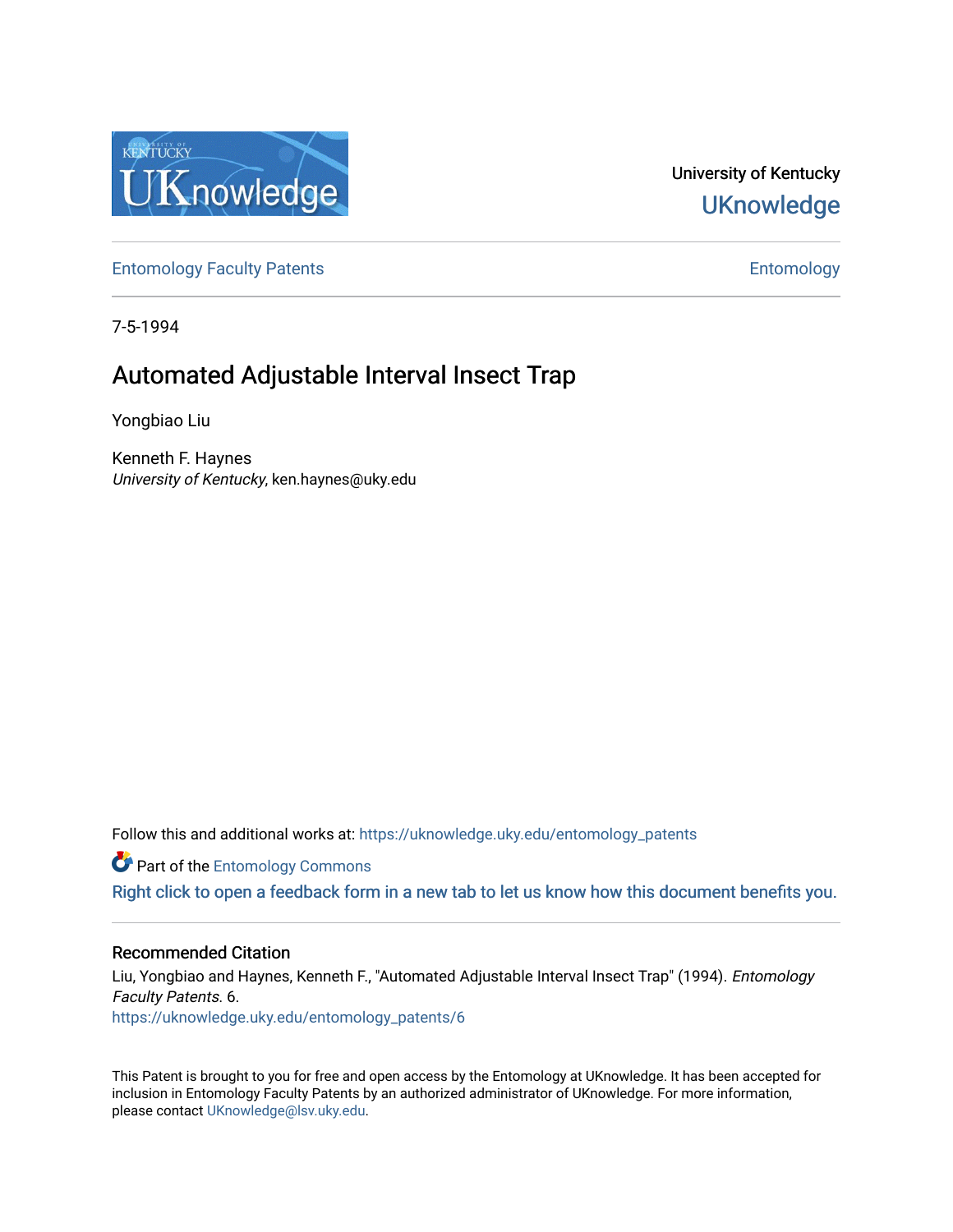

# United States Patent  $[19]$  [11] Patent Number: 5,325,625

# [54] AUTOMATED ADJUSTABLE INTERVAL 4,694,604 9/1987 Mitchell .<br>INSECT TRAP

- [75] Inventors: Yongbiao Liu; Kenneth F. Haynes, Assistant Examiner—Chuck Y. Mah<br>both of Lexington, Ky. Attorney, Agent, or Firm—King and
- [73] Assignee: University of Kentucky Research [57] ABSTRACT<br>Foundation, Lexington, Ky.
- 
- 
- 
- 
- 

| 1.232.762 7/1917 Brown. |                              |  |
|-------------------------|------------------------------|--|
|                         |                              |  |
|                         |                              |  |
|                         |                              |  |
|                         | 4,074,457 2/1978 Sato et al. |  |
|                         |                              |  |

# Liu et al. **Liu** et al. **Example 2018** 145] Date of Patent: Jul. 5, 1994

Primary Examiner-P. Austin Bradley Attorney, Agent, or Firm-King and Schickli

An automated, adjustable-interval insect trap includes a [21] Appl. No.: 119,276 plurality of individual cards having a surface coated [22] Filed: sap. 9' 1993 with insect adhesive to capture insects. The cards are received on trays having wheels that engage a series of [51] Int. Cl.5 ............................................. .. A01M 1/14 four parallel guide rails By operation of a positioning [52] US. Cl. ................................ .. 43/114; 43/111 mechanism, the 'rays carrying the cards are moved  $[569]$  Fig. 111, 115, along the guide rails, one at a time, into an insect capture  $-43/116$ , 114 ing position for a selected time interval. The positioning ing position for a selected time interval. The positioning [56] References Cited mechanism includes a timer, a drive motor, an axle U.S. PATENT DOCUMENTS operatively connected to the drive motor and a series of spaced fan plates mounted on the axle at longitudinally spaced positions. The plates function to sequentially pass the trays under the force of gravity along the guide rails as the axle is rotated by the drive motor.

## 22 Claims, 2 Drawing Sheets

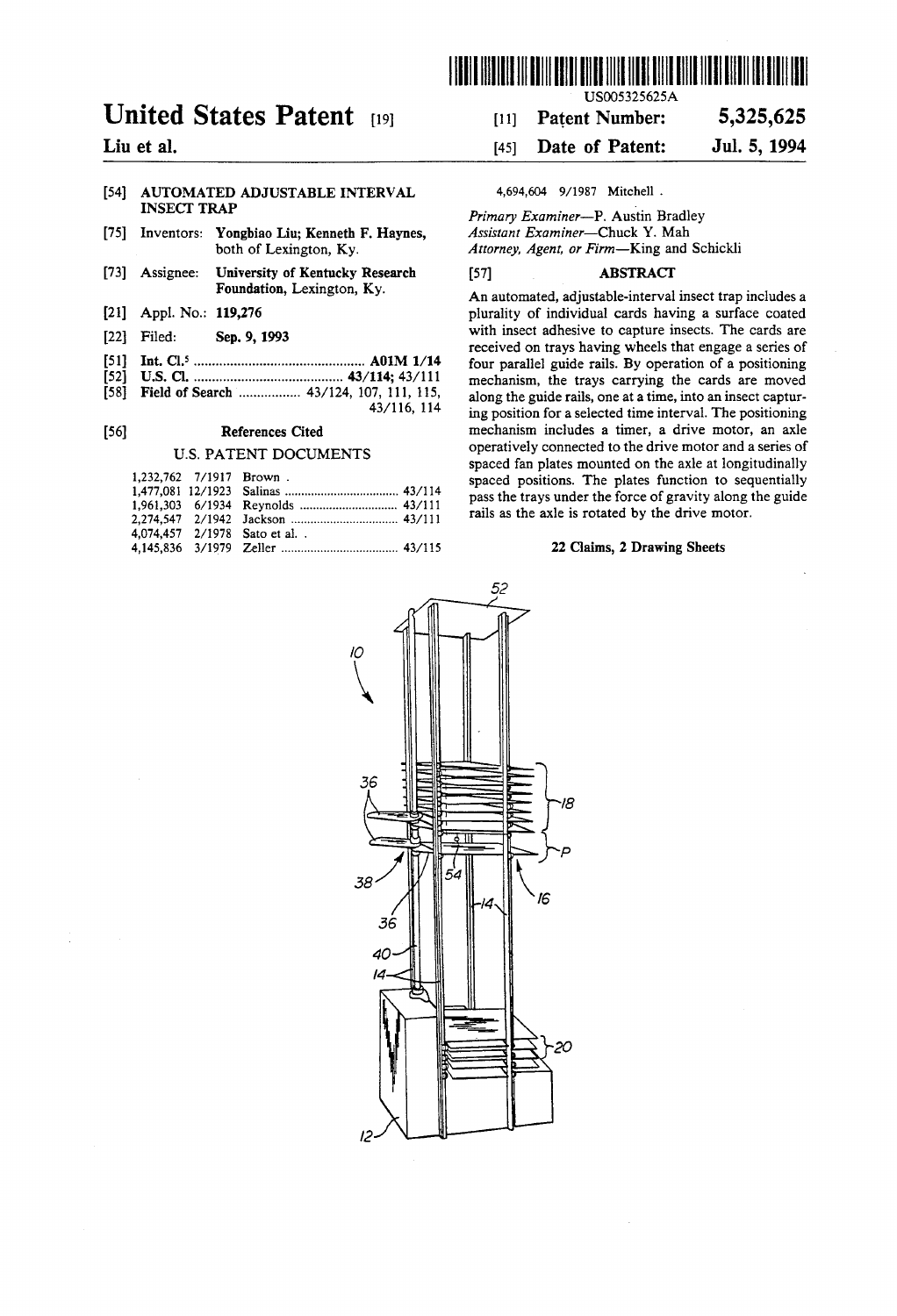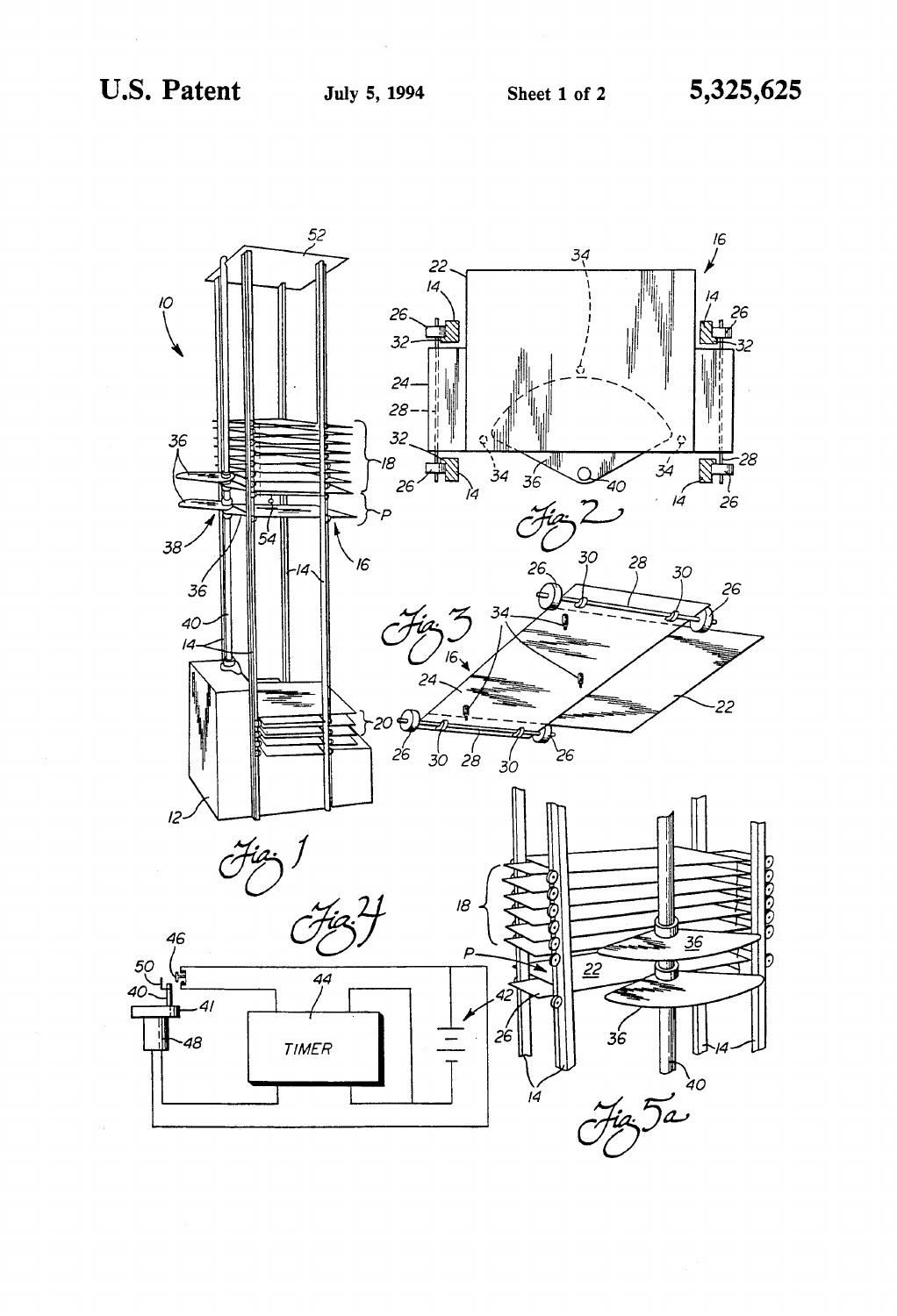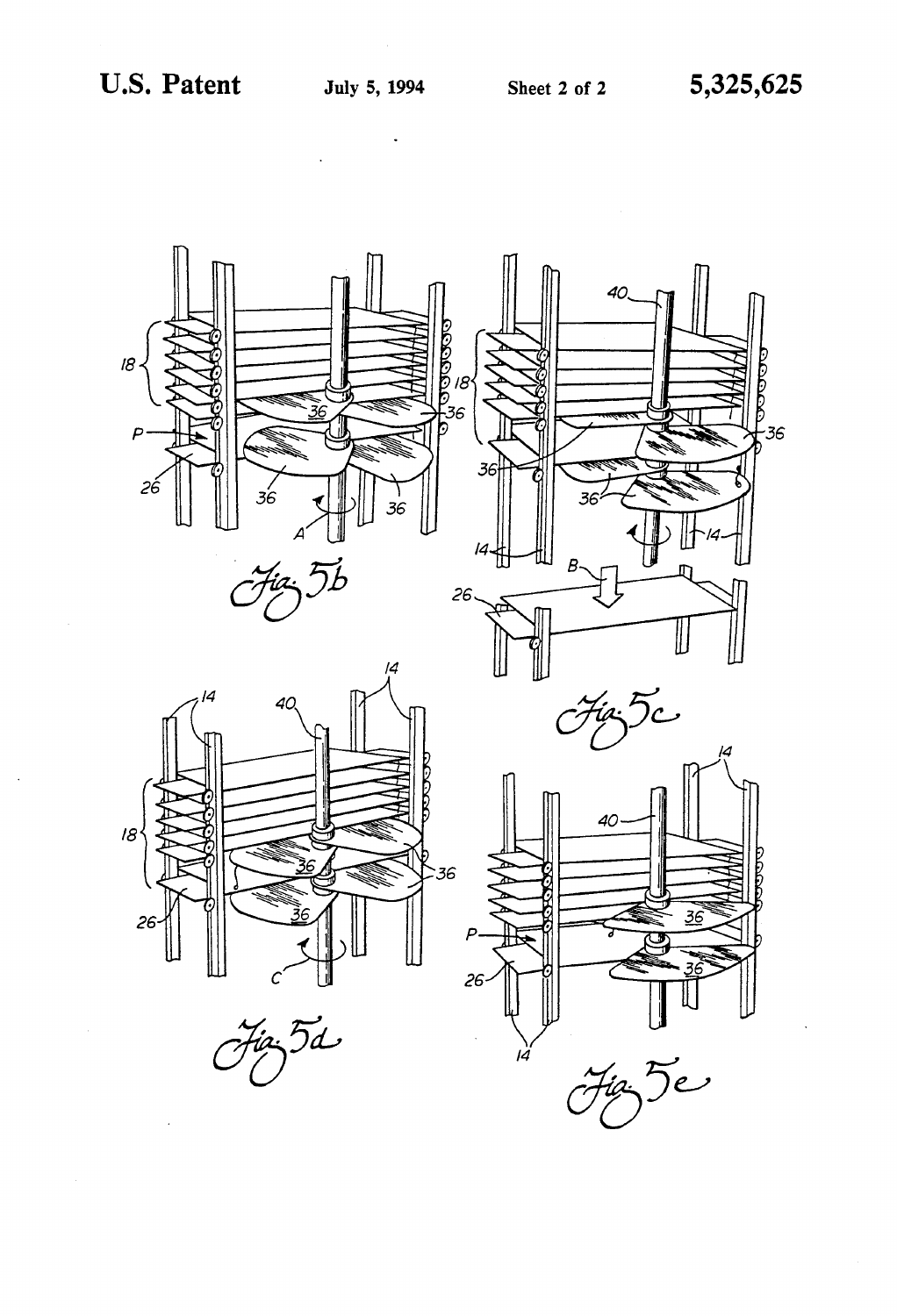$\ddot{\mathbf{S}}$ 

## AUTOMATED ADJUSTABLE INTERVAL INSECT .TRAP

## TECHNICAL FIELD

The present invention relates generally to the field of entomology and, more particularly, to an automated insect trap that furnishes a permanent record of the time interval when insects were captured so as to allow con venient, competent and reliable study of insect popula tions and activities.

# BACKGROUND OF THE INVENTION

It is known that the monitoring of insect population trends and insect activity are essential components of  $\frac{15}{2}$ integrated pest management. The most effective means to achieve this end has been found to be the utilization of an insect trap providing a permanent record of the achieve this end is disclosed in Russian patent specification 1225512A. The insect collecting device disclosed in this patent includes a funnel having a cylindrical base and an inclined plate defining a slit. Insects trapped in the funnel fall through the slit into an underlining vessel including radial partitions defining separate compartments. A timer aligns the slit at the bottom of the funnel with a different compartment of the vessel at a predeter mined interval. Thus, the various compartments defined between the partitions receive insects at different time 30 as described herein, an improved automated, adjustableintervals so as to provide a record of insect activity.

While this device is effective for keeping a record of the time interval when an insect is trapped, it does suffer from a number of shortcomings. For instance, the in sects are delivered through the slit and into the rela- 35 tively narrow, neck portion of the partition. Accord ingly, this area is relatively small and has a tendency to quickly fill with insects. Thus, even if the partition is treated with insect adhesive, later captured insects may land upon and only come into contact with previously  $_{40}$ captured insects already held in the adhesive. As a re sult, these later insects may escape from the compart ment possibly into anther compartment thereby skew ing insect population and activity data.

Additionally, it should be appreciated that the parti-  $45$ tioned container is relatively bulky and inconvenient to utilize. Depending upon the setting of the time interval, it should be appreciated that many times only a few of the compartments contain captured insects and are of interest for a particular study. Still, however, the entire 50 bulky and relatively cumbersome container must be handled. Because of these and other shortcomings, a need has been identified for an improved adjustable time interval insect trap.

### SUMMARY OF THE INVENTION

Accordingly, it is the primary object of the present invention to provide an automated, adjustable-interval insect trap overcoming the above-described limitations and disadvantages of the prior art.

Another object of the present invention is to provide an insect trap of relatively simple construction and light weight, portable design capable of providing a perma nent record of the time interval when insects were cap tured.

Still another object of the present invention is to provide an automated, interval clocking insect trap providing reliable operation over a long service life and time interval adjustment to allow better determination of the periodicity of insect populations and activities.

Still another object of the invention is to provide an insect trap utilizing individual plates to trap or capture insects for a selected time interval. Such plates are par ticularly convenient for study purposes as they allow the entomologist to make a permanent record of insect populations and activities. As, the apparatus allows entomologists to monitor insect populations over long time periods, the apparatus is important in aiding deci sion making in integrated pest management. Addition ally, the apparatus allows the entomologist to study periodicities of responses of insects to semiochemicals or pheromones. As utilized in this application, pheromones are chemical substances produced by insects or synthetically that serve especially as a stimulus to in sects of a particular species to produce one or more behavioral responses.

time interval when insects are captured. One device to 20 tures of the invention will be set forth in part in the Additional objects, advantages and other novel fea description that follows and in part will become appar ent to those skilled in the art upon examination of the following or may be learned with the practice of the invention. The objects and advantages of the invention may be realized and obtained by means of the instru mentalities and combinations particularly pointed out in the appended claims.

> To achieve the foregoing and other objects, and in accordance with the purposes of the present invention interval insect trap is provided. The trap includes a plurality of means for capturing insects, that are selec tively displacable, individually and sequentially, into an insect capturing position. Additional means are pro vided for guiding the movement of the plurality of insect capturing means into the insect capturing posi tion. Further, a means is provided for moving and posi tively positioning the plurality of insect capturing means along the guide means into the insect capturing position. In accordance with the present method, a different one of the plurality of insect capturing means is selectively positioned in the insect capturing position for a selected time interval; that is, a time interval of known duration useful in studying the insect being in vestigated. In this way a permanent record of when insects are active and captured may be maintained.

> More specifically, each of the insect capturing means includes a card having a surface coated with an insect adhesive. Further, each card is mounted to a tray that receives and holds the card. The tray further includes a plurality of wheels for engaging and rolling along the guide means. At least one spacing post is provided on each tray. The post functions to space the trays from one another when stacked on the guide means.

Preferably, the guide means includes a plurality of spaced, cooperating guide rails. Four parallel rails are provided in the most preferred arrangement. A base member or housing supports the guide rails in properly spaced position for smooth, rolling engagement by the wheels of the trays.

The positioning means includes a drive motor, an interval timer and means for engaging the trays. Prefer ably, the tray engaging means comprises an axle opera tively connected to the drive motor. A bearing block on the base member supports the axle for rotation relative to the base member. Additionally, a plurality of plates are mounted to the axle for rotation therewith. More specifically, four plates are mounted to the axle at each

55

65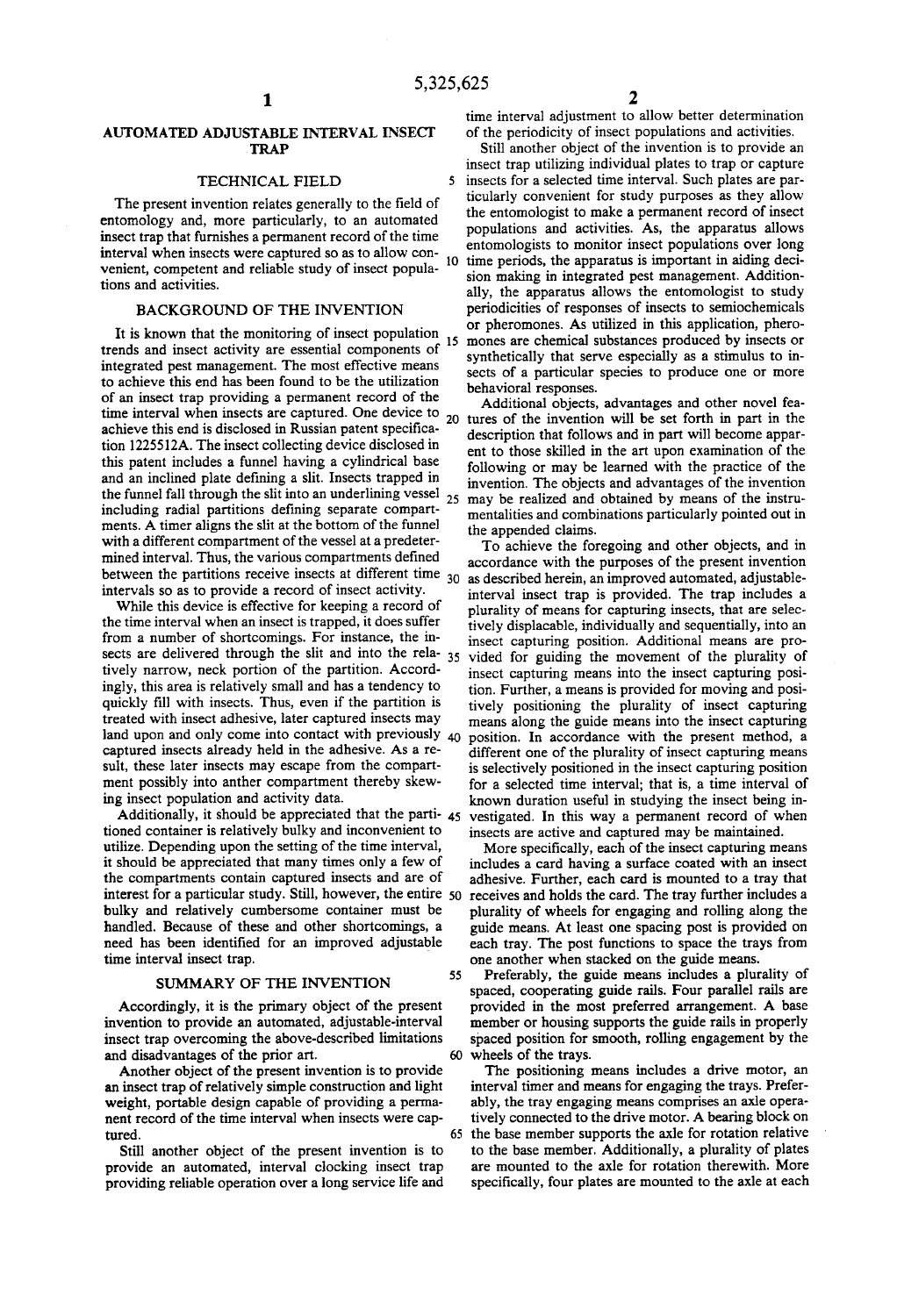of four longitudinally spaced locations. Each plate is substantially fan shaped defining an angle of substantially 120°. Further, each of the plates along the longitu dinal axis of the axle is radially offset with respect to each adjacent plate by substantially 180°. Accordingly, alternating plates are substantially aligned on the axle. As will be described in greater detail below, the plates engage the stacked trays and positively move and posi tion the trays along the guide rails.

More specifically, both the axle and guide rails are 10 positioned so that their longitudinal axis are disposed vertically. Thus, the force of gravity is actually utilized to displace the trays along the guide rails. The fan plates mounted to the axle, however, may be selectively posi therefore positively hold the trays in a desired position.

The insect capturing position is defined between trays held on the lowermost plate and the third lowermost plate. A pheromone source is provided on the underside of the third lowermost plate. This source attracts the insects being studied into the insect capturing position. Once there, the insects become trapped in the adhesive on the card held on the tray supported on the lower most fan plate.

After a set time interval, the timer activates the drive 25 motor that rotates the axle and the fan plates supporting the stack of trays. As the lowermost fan plate moves out from under the lowermost tray, previously held in the insect capturing position, the lowermost tray drops away under the force of gravity to a storage position. 30 As the axle continues to turn through 360°, the remain ing stacked trays are passed from one fan plate to the next until the next tray is held in the insect capturing position by the lowermost fan plate. This tray is then held in that position for the selected time interval. The 35 axle is then once again rotated to advance the trays again in the manner just described. Of course, as should be appreciated, the trays in the storage position provide a permanent record of insect activity and capture that may be utilized to study and learn about the insect pop ulation, activity and/or the particular effectiveness of the pheromone being utilized.

In order to allow for long term, automated operation, it should, of course, be appreciated that the interval timer must be properly activated. Accordingly, an actu-45 ator switch is provided for the interval timer. This switch is activated by means of a pin on the axle that is driven by the drive motor. This pin engages and trips the actuator switch, reinitiating count-down of the in terval timer, as the axle completes a 360° rotation from

and into its original, home position.<br>Still other objects of the present invention will become apparent to those skilled in this art from the following description wherein there is shown and de scribed a preferred embodiment of this invention, sim-55 ply by way of illustration of one of the modes best suited to carry out the invention. As it will be realized, the invention is capable of other different embodiments and its several details are capable of modification in various, obvious aspects all without departing from the invention. Accordingly, the drawings and descriptions will be regarded as illustrative in nature and not as restrictive.

### BRIEF DESCRIPTION OF THE DRAWING

The accompanying drawing incorporated in and forming a part of the specification, illustrates several aspects of the present invention and together with the description serves to explain the principles of the invention. In the drawing:

FIG. 1 is perspective view of the insect trap apparatus of the present invention;

FIG. 2 is a cross-sectional view through the guide rails showing the engagement of the tray wheels with the guide rails and the positioning of an insect adhesive coated card on the tray;

FIG. 3 is a bottom perspective view of the insect capturing means of the present invention showing the tray, tray wheels, spacing posts and insect adhesive coated card;

tioned to extend into the path of travel of the trays and 5 interval timer, drive motor, actuator switch, actuating FIG. 4 is a schematical representation of the operat ing circuit of the invention showing the power source, pin and axle of the moving and positioning means of the present invention; and

> FIGS. 5a-5e are schematical representations illustrating the operation of the automated, adjustable-interval insect trap including the positioning of a new insect capturing means in the insect capturing position.

Reference will now be made in detail to the present preferred embodiment of the invention, an example of which is illustrated in the accompanying drawing.

# DETAILED DESCRIPTION OF THE INVENTION

Reference is now made to FIG. 1 showing the auto mated, adjustable-interval insect trap 10 of the present invention. As shown, the insect trap 10 includes a base member or housing 12 providing a stable platform upon which the insect trap may be positioned, for example, upon the ground. Mounted to and projecting vertically upwardly from the base member 12 are a series of four guide rails 14. As will become more evident as the de scription of the trap 10 proceeds, these guide rails 14 function to guide the movement of a plurality of insect capturing means, generally designated by reference numeral 16, from a position in supply stack 18, to an insect capturing position, shown at P, and finally to a storage stack position generally designated by reference numeral 20.

More specifically, with reference to FIGS. 2 and 3 it should be appreciated that each insect trapping means 16 includes a card 22 of cardboard or other appropriate material that is treated upon its upper, exposed face with an insect adhesive (e.g. Tangle Trap insect adhe sive as manufactured and sold by Tanglefoot Com pany). The card 22 is mounted as shown in FIGS. 2 and 3 by means of adhesive tape or other appropriate fasten ing means (not shown) to a rectangular tray 24. One wheel 26 is provided adjacent each corner of each tray 24. The wheels 26 rotate relative to the tray 24 on axles 28 held for relative rotation with respect to the tray by means of yokes 30.

As also shown in FIG. 2, when the tray 24 is posi tioned over the guide rails 14, one wheel 26 engages each guide rail. An outwardly projecting flange 32 is provided at the inner edge of each guide rail 14. These flanges 32 engage the wheels 26 to ensure that the wheels 26 maintain their position in proper alignment for guidance by the rails 14.

A series of three spacing posts 34 are provided pro jecting from the bottom face of each tray 24. The spac ing posts 34 serve several functions. First, they prevent adjacent trays 24 in a stack of trays 18 or 20, from stick ing together through contact between the insect adhe sive on the card 22 held on the lower tray 24 with the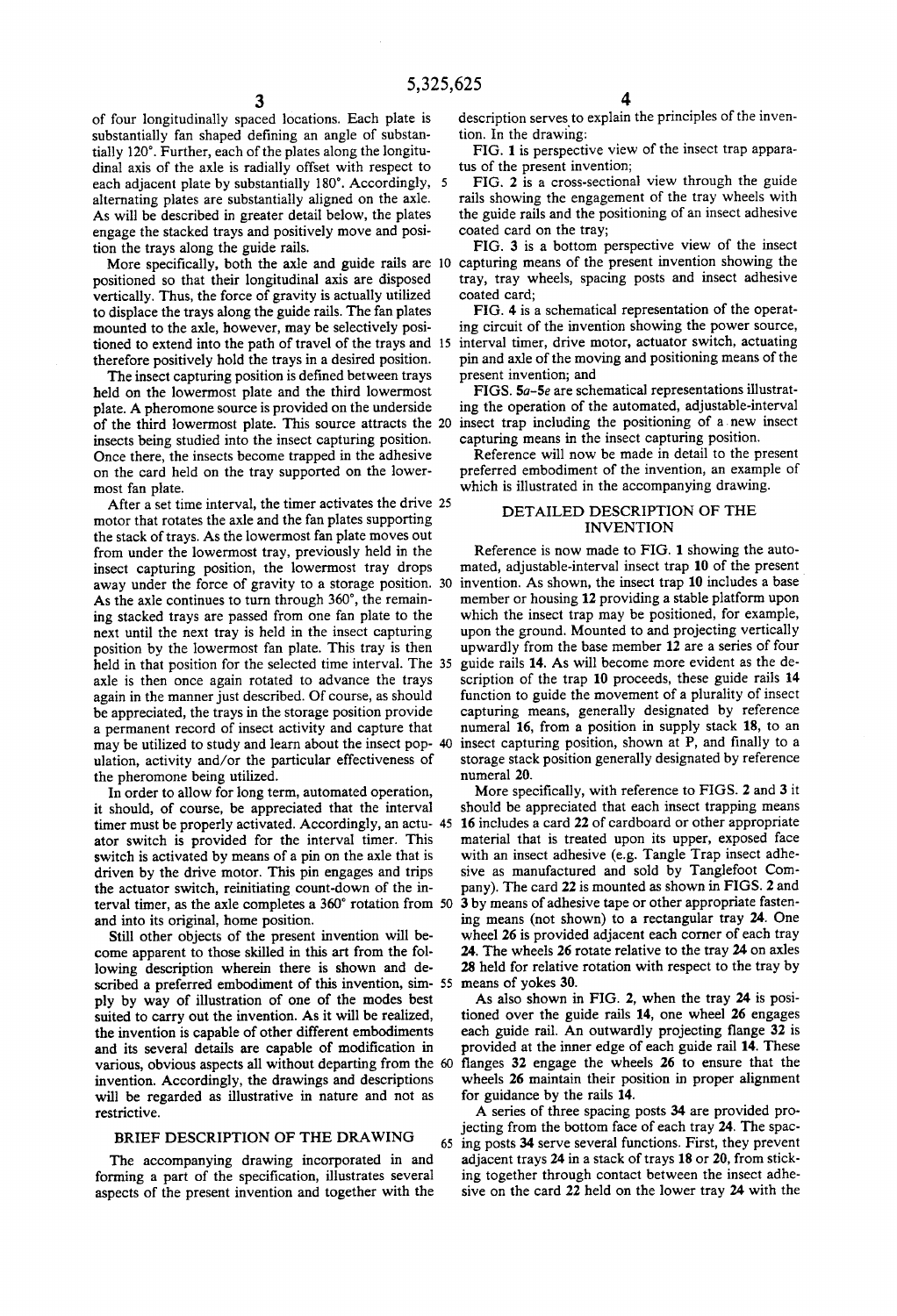bottom face of the upper tray. Second, the spacing posts 34 allow positive moving/positioning of the trays 24 between the supply stack 18, insect capturing P and storage stack 20 positions by operation of the fan plates 36 in a manner described in greater detail below. Third, the spacing posts 34 preserve the record of insects trapped on an insect adhesive treated card 22 by main taining the necessary spacing between adjacent trays 24 to allow clearance for the insect.

The means for positive moving and positioning and 10 moving of the trays 24 along the guide rails 14 between the supply stack 18, insect capturing position P and storage stack 20 is generally designated by reference numeral 38 in FIG. 1. As shown, the moving and posi tioning means 38 includes an axle 40. The axle 40 is held in a bearing block 41 (see also FIG. 4) in the base mem ber 12 so as to be vertically oriented parallel to the guide rails 14.

As also shown in FIGS. 1 and 5a-5e, four fan plates **36 are fixed to the axle 40 at four spaced locations along 20** the longitudinal axis of the axle. Each fan plate 36 de fines an arc or angle of substantially 120°. Further, each fan plate 36 is radially offset with respect to each adja cent fan plate by substantially 180° whereby alternating plates are substantially aligned on the axle 40 (note 25 particularly, 5a-5d).

Housed within the base member 12 are a power source, such as a battery generally designated by refer ence numeral 42, an interval timer 44, an actuator switch 46 for the interval timer 44 and a drive motor 48. 30 As should be appreciated from viewing the schematic in FIG. 4, when the actuator switch 46 is closed by en gagement with an activating pin 50 fixed to the axle 40, the circuit to the timer is closed causing the interval to be counted down. Once the set interval counts down to 35 zero, the timer 44 functions to close the circuit from the battery 42 to the drive motor 48. The drive motor 48 then rotates the axle 40 causing the fan plates 36 to advance the trays 24 one position in a manner described in greater detail below. As the axle rotates 360° from and to the home position, the activating pin 50 again closes the actuator switch 46 resetting the interval timer 44 and interrupting power to the drive motor 48. Again, the interruption lasts for the set interval of the timer 44. Any adjustable interval timer of the type well known in 45 48. The drive motor 48 then rotates the axle 40. As the the art may be utilized for this purpose. As such a timer may be set for intervals as short as, for example, fifteen minutes and as long as, for example, twenty-four hours, insect population activity may be very carefully studied as desired. Accordingly, insect population density and- 50 /or activity may be accurately determined. This allows the insect or pest to be better understood for the devel opment of a more effective pest management system.

The setup and operation of the insect trap 10 will now be discussed in detail. Initially, the trap 10 is positioned 55 at the desired location with the base member 12 resting upon a firm, level surface. The cap 52 is then removed from the upper ends of the guide rails 14.

Next, cards 22, treated with an insect adhesive on one surface, are mounted by means of double sided tape or 60 other adhesive fastener upon the opposing surface to trays 24. One card 22 is mounted to each tray 24 in the manner shown in FIGS. 2 and 3. Each tray 24 including a card 22, is then positioned so that the wheels 26 are received over the guide rails 14 (see FIG. 2), card side 65 up. The first tray 24 positioned over the guide rails 14 then glides down the guide rails under the force of gravity until it engages and is held in position by the

uppermost fan plate 36. Additional trays 24 subse quently added glide down the guide rails 14 until the spacing posts 34 extending from the lower face of the trays engage the card 22 of the underlying tray 24. Accordingly, a supply stack 18 is formed. Once a suffi cient supply or quantity of trays 24 to complete a study is positioned on the guide rails 14, the cap 52 is replace. Cap 52 includes a series of apertures, one for the receipt of each upper end of a guide rail 14. Accordingly, it should be appreciated that the cap 52 functions with the base member 12 to hold the guide rails 14 in the neces sary spacial orientation to prevent the wheels 26 from binding thereby allowing smooth gliding action of the trays 24. This is important to insure smooth and proper automated operation of the trap 10.

A pheromone source or other insect attractant 54 is then provided on the lower surface of the third upper most fan plate 36. Accordingly, as will be more appar ent as the description hereof proceeds, when a tray 24 is held on the lowermost fan plate 36, the pheromone source 54 is held directly above the card 22 on that tray (e.g. the card held in the insect capturing position P). As the insects are drawn toward the pheromone source 54, they land on the card 22 mounted to the tray 24 held by the lowermost fan plate 36. The insects are then trapped in the adhesive on the card 22 and a permanent record is made of the insect activity.

The next step in preparing the trap 10 for operation is the powering of the drive motor 48 until the lowermost or first tray  $24$  is held in the insect trapping position  $P$ on the lowermost plate 36. This is accomplished by activating the drive motor 48 to rotate the axle 40. As the axle 40 is rotated, the trays 24 are passed serially first from the uppermost fan plate 36 to the third uppermost fan plate to the second uppermost fan plate and finally to the lowermost fan plate. The drive motor 48 is then stopped and the interval timer 44 is set for the desired interval, that is, the time period during which each tray 24 and adhesive coated card 22 is to be held in the insect capturing position P. Timer count down is then initiated. From this point on, operation of the in sect trap 10 is fully automated.

Once the set interval times out, the timer 44 com pletes the circuit from the battery 42 to the drive motor axle 40 rotates, the fan plates 36 are rotated in the direc tion of action A from the position shown in FIG. 5a, through the position shown in FIG.  $5b$  to the position shown in FIG.  $5c$  (e.g. rotation through 180 degrees of are). As should be appreciated, during this rotation, the lowermost fan plate 36 is rotated out from beneath the tray 24 previously held for the set time interval in the insect capturing position P. That tray 24 then drops away under the force of gravity (note action arrow B) down the guide rails 14 to the storage stack position 20.

Simultaneously, the next lowermost tray 24 is passed from the third uppermost fan plate 36 downwardly to the second uppermost fan plate 36. Also simultaneously, the uppermost fan plate 36 is rotated into position to support the next tray 24 of the supply stack 18. As should be appreciated from reviewing FIG. 2, the spac ing posts 34 are positioned in the necessary are to pro vide clearance and allow passage of the fan plates 36 for purposes of positive positioning.

As the axle 40 continues to rotate (see action arrow C) under the influence of the drive motor 48, the fan plates  $36$  are rotated from the position shown in FIG.  $5c$ through the position shown in FIG.  $5d$  to the position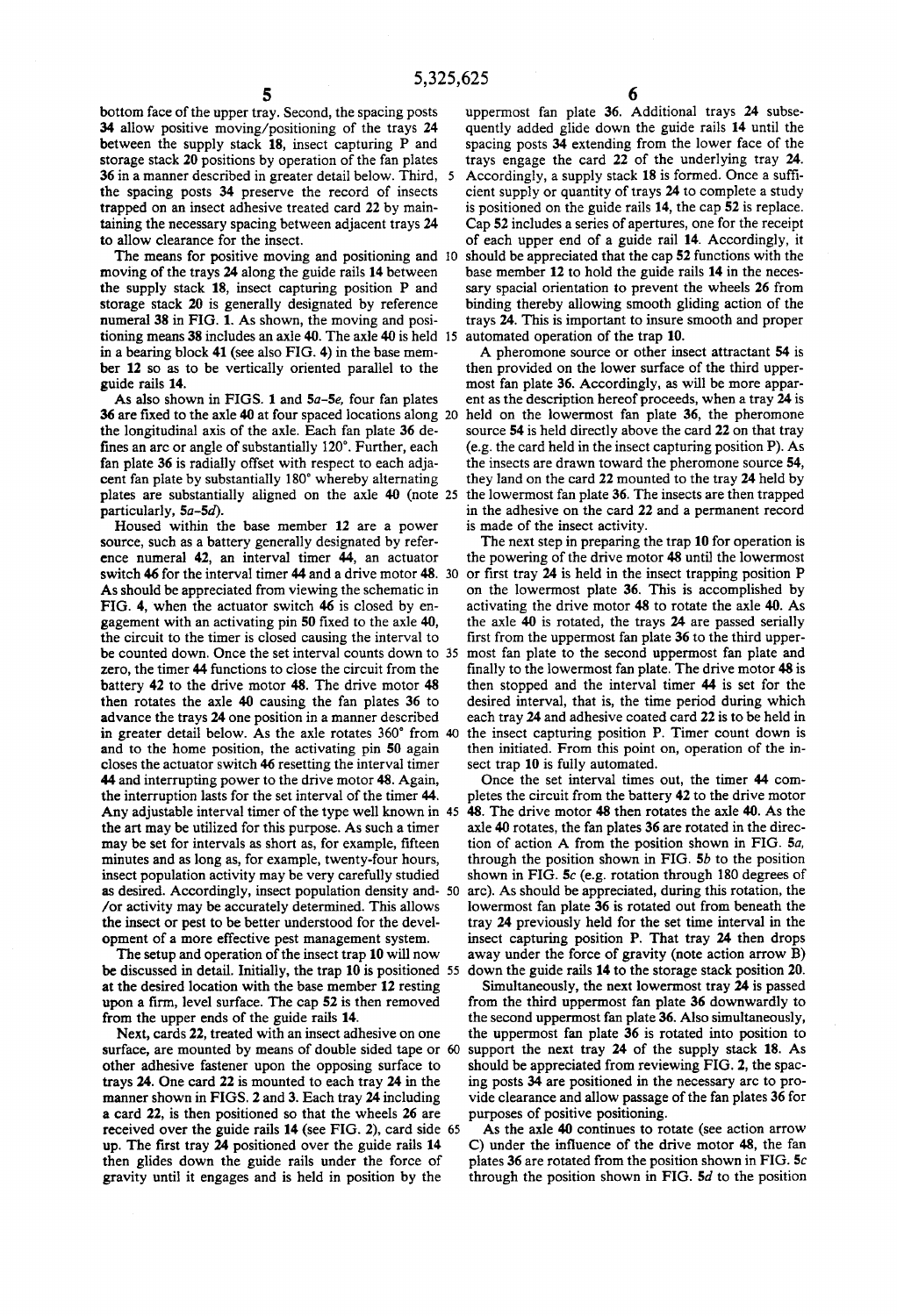shown in FIG. 5e (e.g. rotation through a second 180° of arc). As this occurs, the second lowermost fan plate 36 is rotated out from the lowermost tray 24 in the supply stack 18. That lowermost tray 24 then drops onto the lowermost fan plate 36 which continues to be rotated fully underneath that tray as shown in FIG. 5e. At the point that the axle has rotated through a full 360", the activating pin 50 engages the actuator switch 46 resetting the interval timer 44 and interrupting power to the drive motor 48. Accordingly, the next tray 10 means. 24 is held in the insect trapping position P with the pheromone source 54 on the lower side of the third uppermost plate 36 positioned directly thereover to attract insects.

Simultaneously with the movement of the lowermost tray 24 from the supply stack 18 just described, the next lowermost tray 24 moves into a "on deck" position supported by the third uppermost plate 36. More specif ically, as shown in FIG. 5d, the uppermost plate 36 is rotated out from beneath that tray 24 which then drops 20 under the force of gravity onto the upper face of the third uppermost plate 36. That plate 36 is then fully rotated under the tray 24 so as to effectively hold the entire supply stack 18 in position (note FIG. 5e).

In summary, the insect trap 10 of the present inven- 25 tion is a light weight, portable device of relatively sim ple construction capable of providing reliable operation over a long service life. Advantageously, the interval of insect trapping by each card 22 may be selectively ad justed. This allows the completion of studies to better 30 determine periodicity of insect activity for any particu lar insect population and/or the effectiveness of the attractant and activity of particular pheromones se lected for testing. As a further advantage, the individual cards 22 coated with insect adhesive may be stored and 35 referred to in a convenient manner, making a permanent record by which any study completed may be docu mented.

The foregoing description of a preferred embodiment of the invention has been presented for purposes of illustration and description. It is not intended to be exhaustive or to limit the invention to the precise form disclosed. Obvious modifications or variations are possible in light of the above teachings. The embodiment axe extends in a vertical direction parallel to said guide<br>was chosen and described to provide the best illustra- 45 rails and said insect capturing position is defined b tion of the principles of the invention and its practical application to thereby enable one of ordinary skill in the art to utilize the invention in various embodiments and with various modifications as are suited to the particular use contemplated. All such modifications and variations 50 are within the scope of the invention as determined by the appended claims when interpreted in accordance with breadth to which they are fairly, legally and equi tably entitled.

We claim:

1. An automated, adjustable-interval insect trap, com prising:

- a plurality of capturing means for capturing insects, said plurality of insect capturing means being selec tively displaceable into an insect capturing posi tion;
- guide means for guiding movement of said plurality of insect capturing means into said insect capturing position; and
- positioning means for positively positioning said plu-65 rality of insect capturing means along said guide means into said insect capturing position whereby a different one of said plurality of insect capturing

8 8 means is selectively positioned in said insect capturing position for a selected time interval.

2. The insect trap set forth in claim 1, wherein each of said insect capturing means includes a card having a surface coated with an insect adhesive.

3. The insect trap set forth in claim 2, wherein each of said insect capturing means further includes a tray for receiving said card, said tray further including a plural ity of wheels for engaging and rolling along said guide

4. The insect trap set forth in claim 3, wherein each said tray further includes at least one spacing post for spacing said trays from one another when stacked along said guide means.

5. The insect trap set forth in claim 3, wherein said guide means includes a plurality of spaced, cooperating guide rails.

6. The insect trap set forth in claim 5, further includ ing a base member for supporting said guide rails in properly spaced position for engagement with wheels of said trays.

7. The insect trap set forth in claim 6, wherein said positioning means includes a drive motor, an interval timer and means for engaging said trays.

8. The insect trap set forth in claim 7, wherein said tray engaging means comprises an axle operatively connected to said drive motor, a bearing block on said base member supporting said axle for relative rotation and a plurality of plates for engaging said trays mounted to said axle for rotation therewith.

9. The insect trap set forth in claim 8, wherein four plates are mounted to said axle, one plate at each of four longitudinally spaced locations.

10. The insect trap set forth in claim 9, wherein each plate is substantially fan shaped, defining an angle of substantially 120°.

11. The insect trap set forth in claim 10, wherein each of said four plates along said longitudinal axis of said axle is radially offset with respect to each adjacent plate by substantially 180° whereby alternating plates are substantially aligned on said axle.

12. The insect trap set forth in claim 11, wherein said axle extends in a vertical direction parallel to said guide tween trays held on a lowermost plate and a third low ermost plate.

13. The insect trap set forth in claim 12, wherein a pheromone source is provided on an underside of said third lowermost plate in said insect capturing position.

14. An automated, adjustable-interval insect trap, comprising:

- a plurality of capturing means for capturing insects, said plurality of insect capturing means being selec tively displaceable into an insect capturing posi tion;
- guide means for guiding movement of said plurality of insect capturing means into said insect capturing position; and
- positioning means for positively positioning said plu rality of insect capturing means along said guide means into said insect capturing position said posi tioning means including a drive motor, an interval timer and means for engaging said plurality of in sect capturing means whereby a different one of said plurality of insect capturing means is selec tively positioned in said insect capturing position at a selected time interval.

55